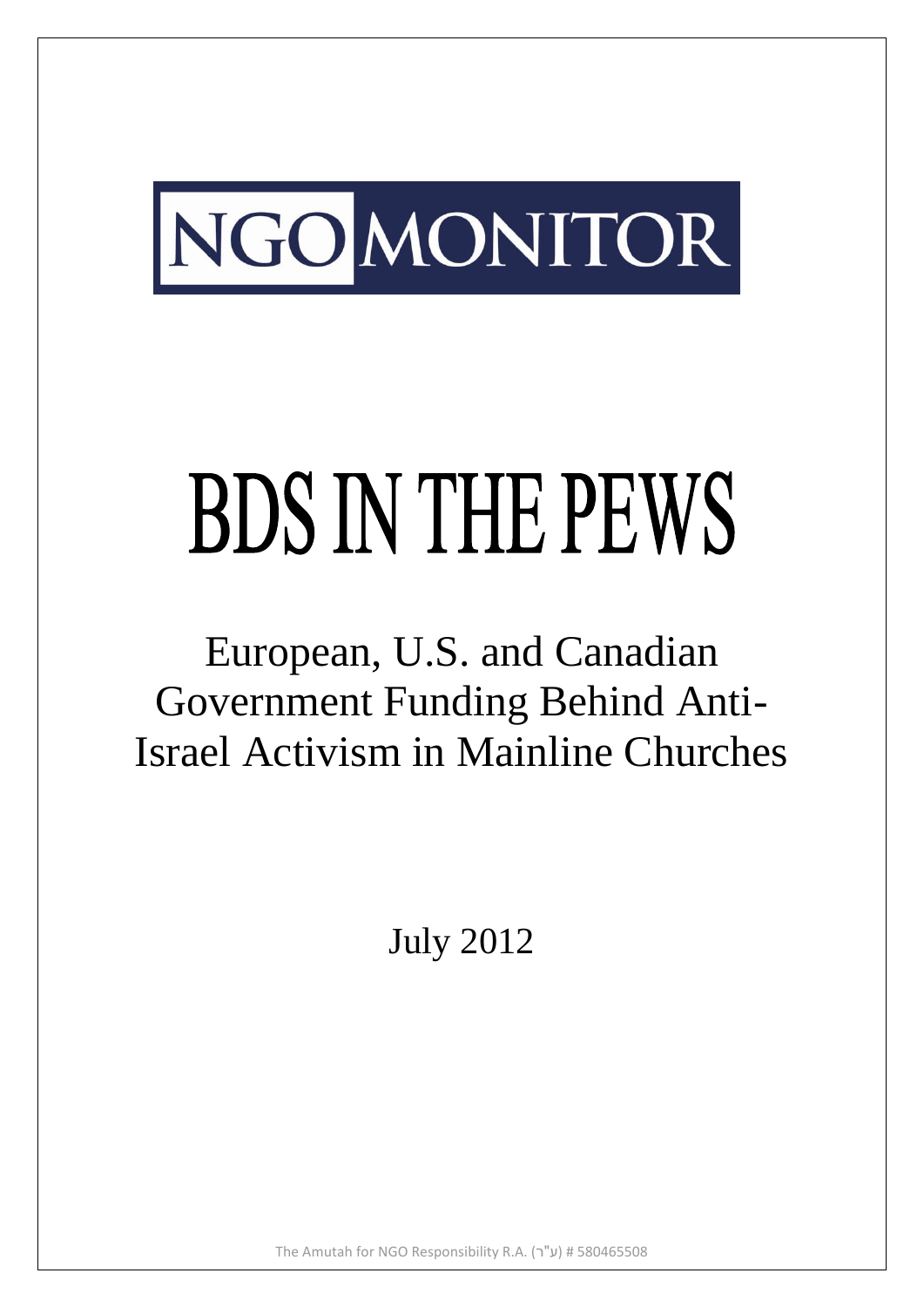**Making NGOs Accountable** 

Ben-Maimon Blvd. Jerusalem, Israel 92262 Phone: +972-2-566-1020 Fax: +972-77-511-7030 mail@ngo-monitor.org www.ngo-monitor.org

#### **BDS IN THE PEWS**

#### **European, U.S. and Canadian Government Funding Behind Anti-Israel Activism in Mainline Churches**

- Since the 2001 NGO Forum at the UN's Durban Conference, boycotts, divestment, and sanctions (BDS) aimed at Israel have developed as a key issue in mainline Christian denominations in the United States, Europe, Canada, and elsewhere.
- A number of European governments, plus the United States and Canada provide funds for these church-based efforts to delegitimize Israel. These tax-payer funds are disbursed as grants to church-based humanitarian NGOs, which then transfer these funds to highly politicized pro-Palestinian NGOs, including Christian groups that promote BDS, the one-state solution and, in many cases, [antisemitic supercessionist,](http://www.theologicalstudies.org/resource-library/supersessionism/324-defining-supersessionism)  [or replacement, theologies](http://www.theologicalstudies.org/resource-library/supersessionism/324-defining-supersessionism) within mainline churches worldwide.
- The most recent initiatives in 2012 include:
	- $\circ$  In May, the United Methodist Church (U.S.) [voted down](http://forward.com/articles/155703/methodists-reject-divestment-motion/) an anti-Israel divestment resolution, but passed a resolution calling for selective boycotts of settlement products.
	- o In July and August, anti-Israel resolutions supporting divestment and/or boycotts are to be debated and voted upon at the national policy gatherings of the Presbyterian Church-USA and the United Church of Canada.
	- o The Episcopal Church (U.S.) in July will deliberate on a resolution that, according to an email action alert with the subject line "The Episcopalians Need Our Support Too!" circulated by Anna Baltzer of the US Campaign to End the Israeli Occupation, "is similar to the ground work that the Methodists and Presbyterians were laying several years ago as part of their long-term campaign" for divestment and boycotts.
	- o The Church of England at its General Synod in July will deliberate and vote on whether to recognize the World Council of Church's [Ecumenical Accompaniment](http://www.ngo-monitor.org/article/ecumenical_accompaniment_programme_in_palestine_and_israel_eappi_)  [Programme in Palestine and Israel](http://www.ngo-monitor.org/article/ecumenical_accompaniment_programme_in_palestine_and_israel_eappi_) (EAPPI), which supports the boycott, divestment and sanctions (BDS) movement and a Palestinian "right of return".

#### **'BDS' Briefly Defined**

- The BDS campaign has its origins in the NGO Forum of the UN's [2001 World](http://ngo-monitor.org/article/ngo_forum_at_durban_conference_)  [Conference Against Racism in Durban](http://ngo-monitor.org/article/ngo_forum_at_durban_conference_) where some 1,500 NGOs united to adopt a political war plan against Israel.
- In July 2005, a number of Palestinian groups issued the [Palestinian United Call for](http://www.bdsmovement.net/call)  [BDS against Israel.](http://www.bdsmovement.net/call) BDS [seeks](http://www.bdsmovement.net/bdsintro) to totally isolate Israel via **boycotts** of Israeli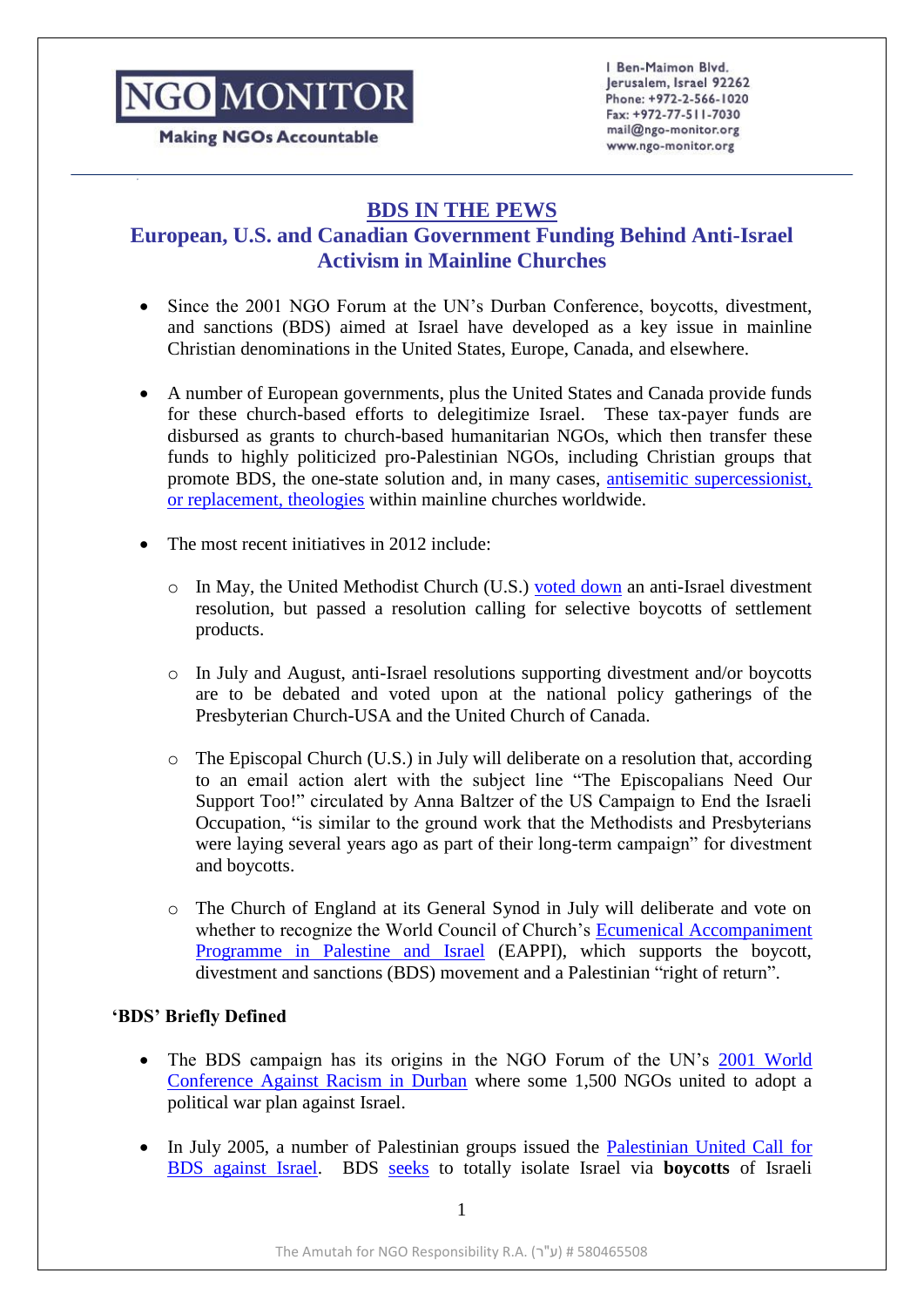

**Making NGOs Accountable** 

Ben-Maimon Blvd. Jerusalem, Israel 92262 Phone: +972-2-566-1020 Fax: +972-77-511-7030 mail@ngo-monitor.org www.ngo-monitor.org

academic, cultural, consumer, and sports institutions, **divestment** from companies doing business with Israel, and **sanctions** in the areas of military, economic, and diplomatic cooperation agreements between Israel and other states.

• BDS strategists [view the churches](http://www.bdsmovement.net/2008/faith-based-125) as a key target for promoting the BDS agenda: *"religious institutions are seen in many communities as embodying important moral and ethical principles... Divestment campaigns that target companies such as Caterpillar have been initiated in a number of major Christian churches. Not only*  will successful divestment campaigns financially weaken the Occupation, but will *raise both the public profile and legitimacy of the BDS campaign."*

*(More information on BDS is found at the end of this report.)*

#### **Government Funding Entangled in Church BDS Efforts**

#### **NGOs that promote BDS and their governmental patrons:**

#### **Sabeel Ecumenical Liberation Theology Center**

Sabeel, located in Jerusalem, was founded in 1989 and is led by Anglican Canon Naim Ateek. Sabeel is a major actor in the effort to convince Christian churches to support divestment and boycotts against Israel. Promoting its "Palestinian Liberation Theology", Sabeel plays a central theological role for pro-Palestinian activists in the mainline churches.

- Sabeel seeks to build a critical mass of influential church leaders who will amplify its message that Israel is solely culpable for the origin and continuation of the Israeli-Palestinian/Arab conflict.
- Sabeel works with pro-Palestinian activists within different denominations, such as the Presbyterian Church (USA)'s [Israel-Palestine Mission Network,](http://www.theipmn.org/) the [Episcopal](http://epfnational.org/palestine-israel-network/)  [Church's Palestine Israel Network,](http://epfnational.org/palestine-israel-network/) the United Methodist Church's [General Board of](http://www.umcmission.org/Give-to-Mission/Search-for-Projects/Projects/Sabeel-Youth-Program)  [Global Ministries](http://www.umcmission.org/Give-to-Mission/Search-for-Projects/Projects/Sabeel-Youth-Program) and [United Methodist Kairos Response,](https://www.kairosresponse.org/UMKR_Home.html) [American Friends Service](http://afsc.org/event/us-policy-palestine-israel-engaging-faith-communities-pursuit-just-peace-2011)  [Committee,](http://afsc.org/event/us-policy-palestine-israel-engaging-faith-communities-pursuit-just-peace-2011) [World Council of Churches,](http://www.google.com/search?ie=utf-8&oe=utf-8&domains=oikoumene.org%3B+wcc-coe.org%3B+wcc-assembly.info&sitesearch=oikoumene.org&hl=en&q=sabeel&sbtn=Go+!) and many others.
- Through its international ["Friends of Sabeel"](http://sabeel.org/ifos.php) network Sabeel hosts numerous churchbased conferences in the US, Canada, Europe and Australia each year where it promotes its agenda to large audiences of Christians.
- Additionally, ["Sabeel sponsors an International Conference](http://sabeel.org/intconferences.php) which attracts intellectual, spiritual and civic leaders from around the world."
- Sabeel also brings delegations of Christians to "Palestine-Israel" on highly politicized ["Witness Visit"](http://sabeel.org/events.php?eventid=244) tours "to experience the reality of life in today's Holy Land." Further, Sabeel's annual ["International Young Adult Conference"](http://sabeel.org/youthconferences.php) brings "young Christians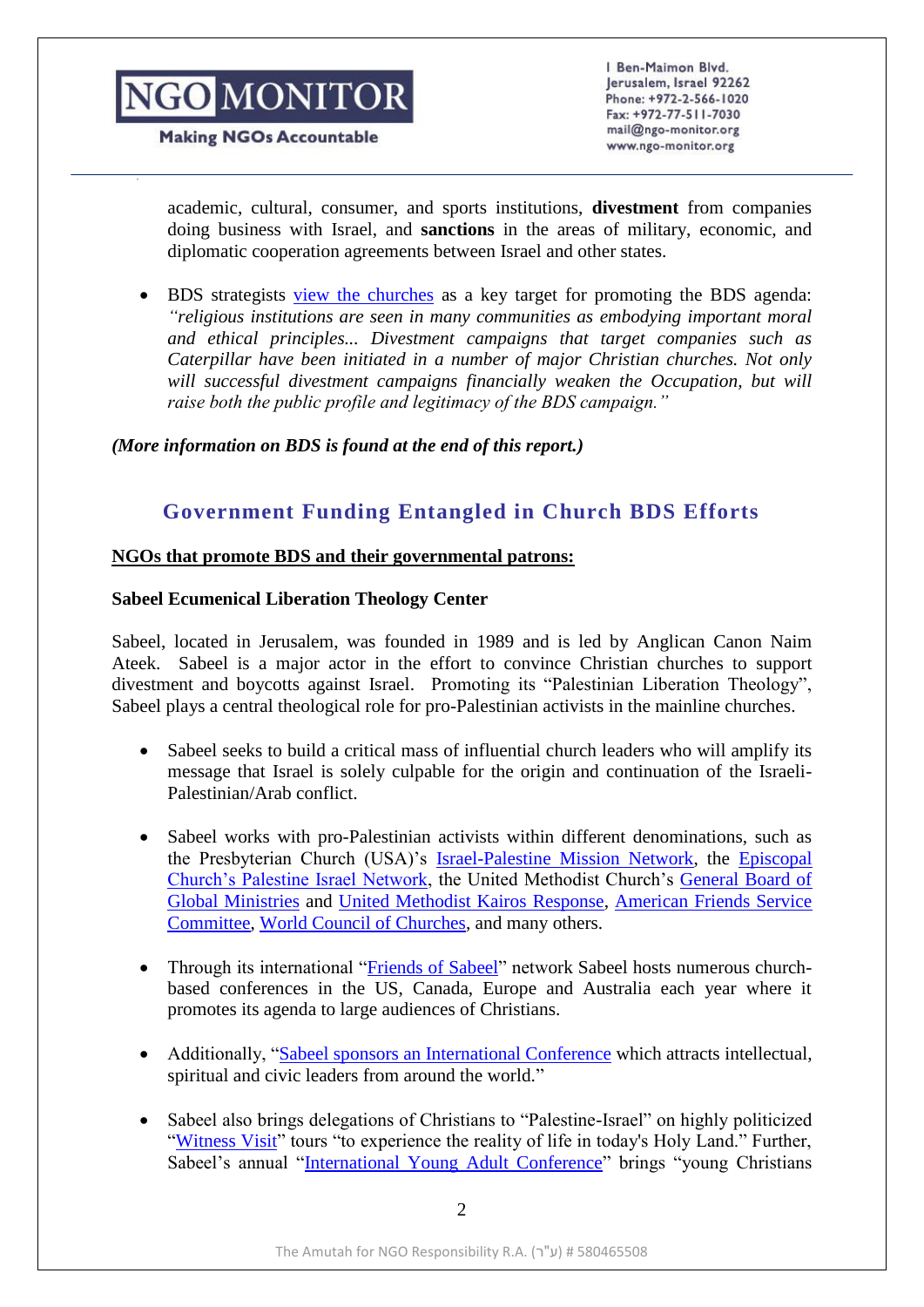**Making NGOs Accountable** 

Ben-Maimon Blvd. Jerusalem, Israel 92262 Phone: +972-2-566-1020 Fax: +972-77-511-7030 mail@ngo-monitor.org www.ngo-monitor.org

aged (18-35) from around the world to create an alternative pilgrimage experience that emphasizes active engagement with both the people and the land."

- An example of how Sabeel co-opts churches is seen in the March 2010 conference held at the First Presbyterian Church of San Anselmo, Calif, headlined "A Time for Truth, A Time for Action." According to eyewitnesses at the conference:
	- o The 500 participants were guided through lectures and workshops designed to motivate them into active participation in BDS.
	- o The "Time for Action" segment was led by Omar Barghouti, a co-founder of the BDS movement. He painted Israel as a "racist" and "apartheid" state founded on a "colonialist" ideology committing "slow genocide" against the Palestinians and thus requiring full BDS. He was warmly received by the audience. (Barghouti is signatory to the [One-State Declaration.](http://www.1948.org.uk/the-one-state-solution/) In 2003 he [wrote,](http://www.counterpunch.org/2003/12/12/relative-humanity-the-essential-obstacle-to-a-just-peace-in-palestine/) *"Good riddance! The two-state solution for the Palestinian-Israeli conflict is finally dead. But someone has to issue an official death certificate before the rotting corpse is given a proper burial and we can all move on and explore the more just, moral and therefore enduring alternative for peaceful coexistence between Jews and Arabs in Mandate Palestine: the one-state solution.")*
	- o Over twenty other speakers and workshop leaders repeated these themes, blaming Israel alone for the conflict.
	- o Jeff Halper, director of the [Israel Committee Against House Demolitions](http://www.ngo-monitor.org/article/israel_committee_against_house_demolitions_icahd_) (an Israel based advocacy NGO funded, in part by European governments), was also a key note speaker, urging that the "discussion" of the Israeli-Palestinian conflict be reframed into a human rights conversation. He further said that the framing should be within the categories of traditional references to "colonial imperialism and apartheid politics." Halper is a frequent speaker at Sabeel conferences – he is slated to speak at one in [Albuquerque, New Mexico in September](http://fosna.org/files/fosna/SCHEDULE%2006.20.2012.pdf) on the topic "From Two States to Apartheid to Warehousing: Where Do We Go From Here?"
	- o Conference speakers attacked the Jewish religion, with Naim Ateek and Mark Braverman repeatedly referring to Judaism as "tribal," "isolationist," "exceptionalist" and to contemporary Jews as "paranoid" and suffering from "psychological issues."
	- o Not a single participant, including the Christian clergy present, raised any objections to these theological attacks.
	- o Through Friends of Sabeel North America (FOSNA), Sabeel often participates in denominational policymaking conferences. For example, at the 2012 Presbyterian General Assembly, [FOSNA's executive director, Rev. Dr. Donald Wagner,](http://www.israelpalestinemissionnetwork.org/main/ipmndocuments/IPMN_Schedule_GA_2012.pdf) is listed as leading a workshop for the Israel Palestine Mission Network side-events.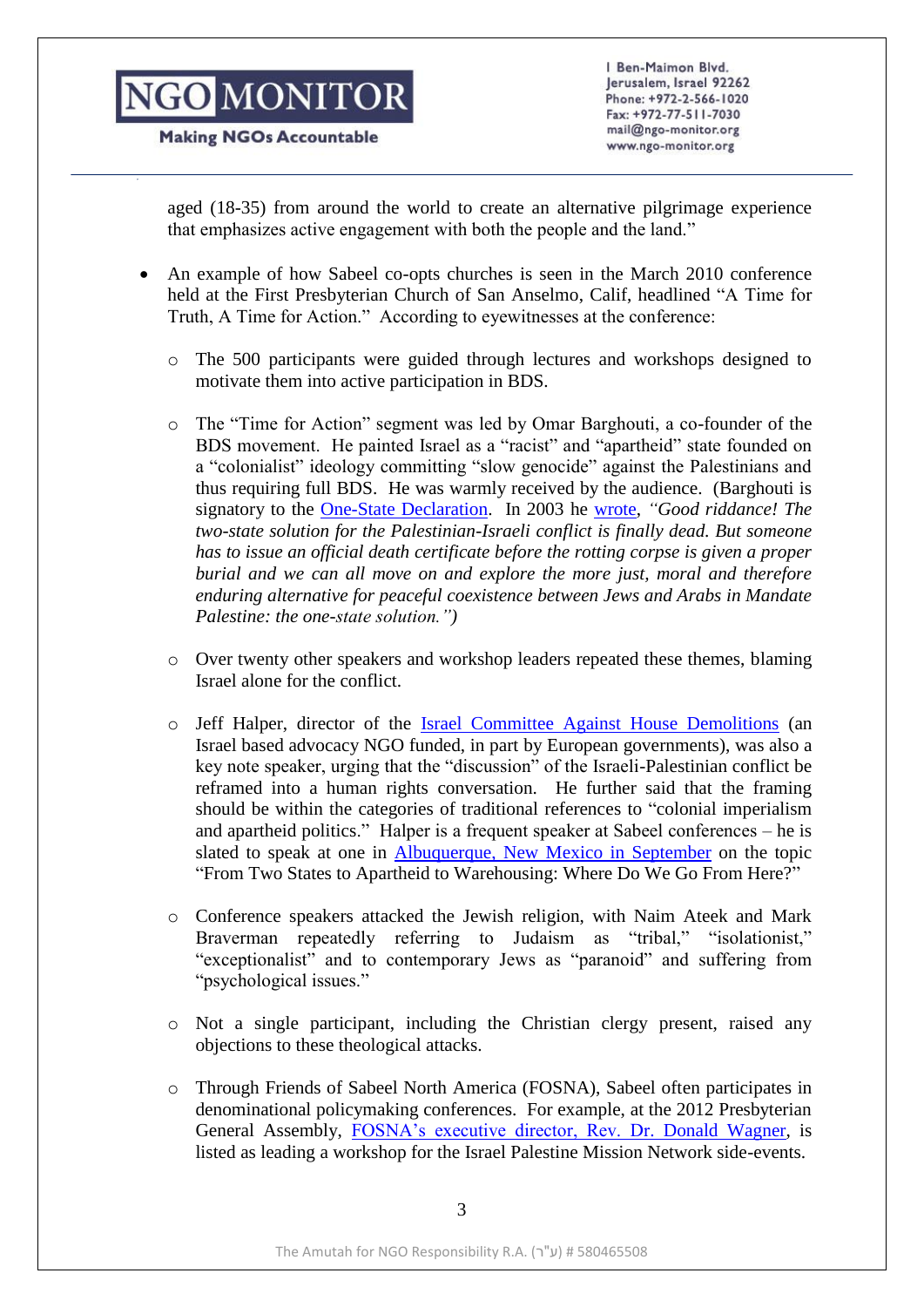**Making NGOs Accountable** 

Ben-Maimon Blvd. Jerusalem, Israel 92262 Phone: +972-2-566-1020 Fax: +972-77-511-7030 mail@ngo-monitor.org www.ngo-monitor.org

- Ideologically, Sabeel supports "one-state," meaning no independent Jewish state. Its ["Vision for Peace"](http://fosna.org/content/jerusalem-sabeel-document-principles-just-peace-palestine-israel) states: *"The ideal and best solution has always been to envisage ultimately a bi-national state in Palestine-Israel… One state for two nations and three religions."* (emphasis added)
- Sabeel promotes **Palestinian Liberation Theology** (PLT), which includes [Christian](http://www.interfaithfamily.com/arts_and_entertainment/popular_culture/Catholics_and_Jews_A_Review_of_Constantines_Sword.shtml)  [replacement theology,](http://www.interfaithfamily.com/arts_and_entertainment/popular_culture/Catholics_and_Jews_A_Review_of_Constantines_Sword.shtml) as a means to refute Jewish religious and historical claims to the land of Israel. At its core, PLT is Palestinian nationalist ideology encased in a theological covering.
- Sabeel uses antisemitic deicide imagery against Israel and consistently disparages Judaism as "tribal," "primitive," and "exclusionary," in contrast to Christianity's "universalism" and "inclusiveness," fitting the definition [of supersessionism.](http://www.theologicalstudies.org/resource-library/supersessionism/324-defining-supersessionism) Some examples:
	- ["In this season of Lent,](http://www.sabeel.org/pdfs/2001%20Easter%20Message.htm) it seems to many of us that **Jesus is on the cross again with thousands of crucified Palestinians** around him. It only takes people of insight to see the hundreds of thousands of crosses throughout the land, Palestinian men, women, and children being crucified. Palestine has become one huge [G]olgotha. The **Israeli government crucifixion system** is operating daily. Palestine has become the place of the skull..." (emphasis added)
	- *"The tragedy of many Zionists today is that they have locked themselves into the nationalist concept of God. They are trapped in it and they will be freed only if they discard their primitive image of God for a more universal one…"* (Naim Ateek, *Justice and Only Justice: A Palestinian Theology of Liberation*, Orbis Books, 1989)
	- *Christianity came to take Judaism… pull it out of its tribal framework and make it universal… (Jesus) was saying this: we need to transform our religion. He was speaking truth to power. It's for everyone and it's not about a place, it's not about a land anymore. This is where Judaism was supposed to go. But, instead, what has happened is this sense of isolationism, this sense of election and exclusivism has incubated for 2,000 years and we see the result today in the State of Israel.* " (Mark Braverman, member, [Friends of Sabeel North America's Advisory Board,](http://www.fosna.org/steering-committee) speaking at the Sabeel Conference: "A Time for Truth; A Time for Action," San Anselmo, California, March 5-6, 2010, verbatim transcript)

#### **Governments providing funds to Sabeel:**

**NETHERLANDS:** The Dutch government grants hundreds of millions of euros annually to Dutch church-based aid organizations such as Kerk in Aktie (KIA), the [Interchurch Organization for Development Cooperation](http://www.ngo-monitor.org/article.php?id=3540) (ICCO). In turn, these groups disburse these funds to NGOs around the world, including Sabeel.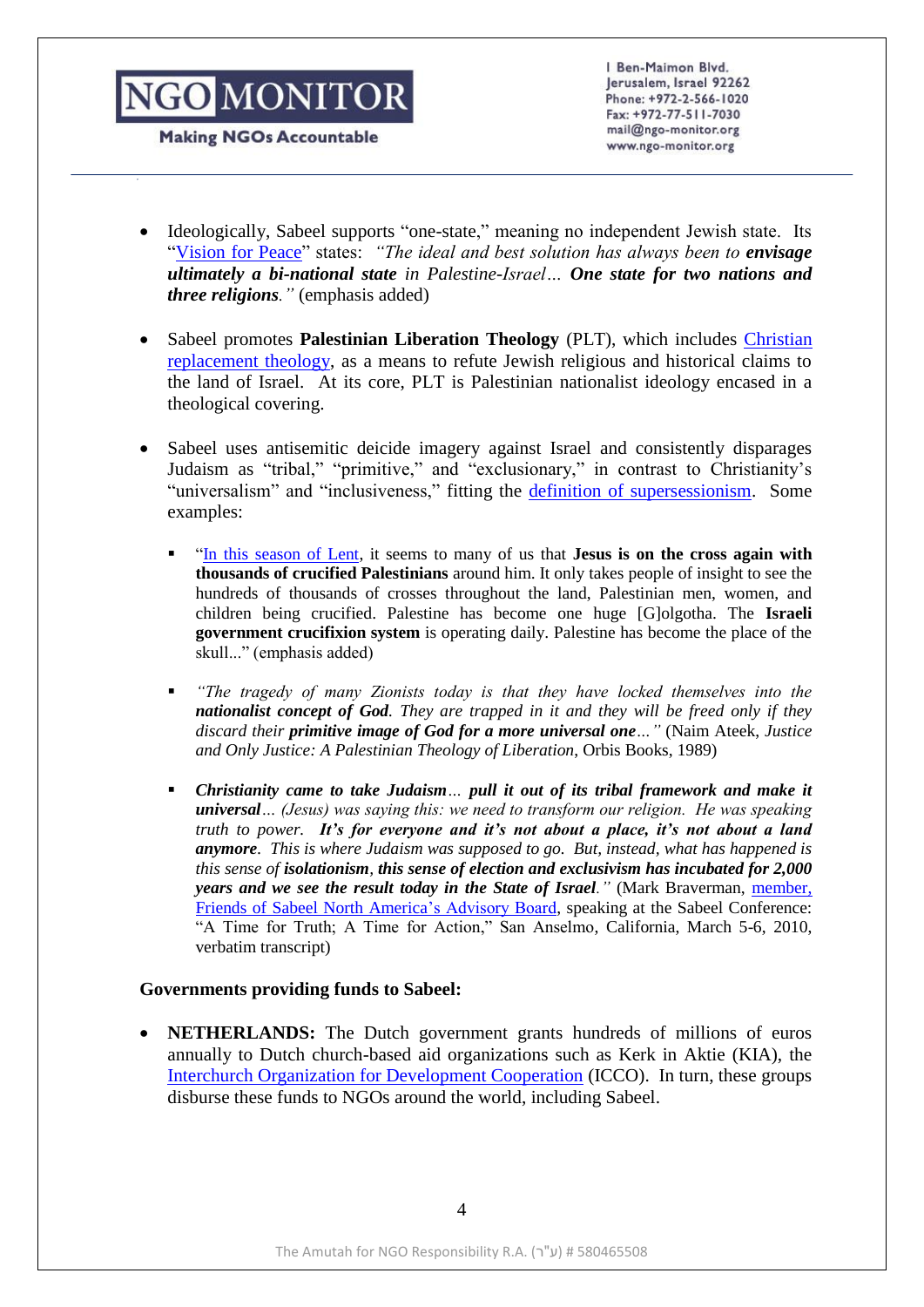#### **Making NGOs Accountable**

Ben-Maimon Blvd. Jerusalem, Israel 92262 Phone: +972-2-566-1020 Fax: +972-77-511-7030 mail@ngo-monitor.org www.ngo-monitor.org

#### *Kerk in Actie (KIA)*

- o Sabeel lists Kerk in Aktie [among its donors.](http://www.google.co.il/url?sa=t&rct=j&q=sabeel+Narative+Report+2011.pdf&source=web&cd=1&ved=0CFQQFjAA&url=http%3A%2F%2Fwww.sabeel.org%2Fdatadir%2Fen-events%2Fev250%2Ffiles%2FNarative%2520Report%25202011.pdf&ei=mjHgT5_CGZOE8gOvuJGVDw&usg=AFQjCNG2lMNUn2u1lJHyTwGvPOggQtvMUA) KIA [claims](http://www.kerkinactie.nl/Particulieren/Actueel/Nieuws/Kerk-in-Actie-wil-Isra%C3%ABl-niet-beledigen--n6701) to support Sabeel in order to promote the voice of Palestinian Christians within the church.
- o KIA [supports](http://www.kerkinactie.nl/Particulieren/Actueel/Nieuws/Kerk-in-Actie-wil-Isra%C3%ABl-niet-beledigen--n6701) a "general boycott" of Israeli products as per the policy of the Protestant Church of the Netherlands. (*Kerk in Actie voert het beleid van de Protestantse Kerk in Nederland uit en wijst een algemene boycot af*.)
- o On its web site, KIA seeks to raise  $€50,000$  for Sabeel and  $€70,000$  to support the [work of Meta Floor,](http://www.microsofttranslator.com/BV.aspx?ref=zugo&from=&to=en&a=http%3A%2F%2Fwww.kerkinactie.nl%2Fprojecten%2FMeta-Floor-dialoog-vorming-en-toerusting--p483-7796) a Dutch Christian activist who works on "peace, human rights, and lobbying" at Sabeel's Jerusalem office.
- o Meta Floor's blog is located on the KIA web site. [She writes:](http://www.kerkinactie.nl/Verhalen-uit-het-veld/Hier-staan-wij-sta-ons-bij--b645) *"The delegitimization and criminalization of the Israeli government and its local and international support is gaining unstoppable momentum. The existence of international boycott, divestment and sanctions (BDS) campaigns and other forms of nonviolent resistance is an established fact. The Government and the State of Israel are now regarded as an apartheid regime."* [\(Google translate\)](http://translate.google.com/)
- o Sabeel, along with its Dutch partners and funders KIA and [ICCO,](http://www.icco.eu/en/projects/project&project=440/) [organized](http://www.kairospalestina.nl/nl/home.aspx) the [Uur van de Waarheid](http://cms.kairospalestina.nl/UserFiles/Files/documents/programma%20Kairos%20conf%2020110804.pdf) conference in Amsterdam on September 15-16, 2011. The event's aim was to promote the *Kairos Palestine* document. *(More information on* Kairos Palestine *is found at the end of this report)*.

#### *Interchurch Organization for Development Cooperation (ICCO)*

- o In [2010,](http://www.icco.nl/nl/publicaties-downloads/new/1/icco-jaarbericht-2010/186) ICCO received  $\epsilon$ 88.8 million in [Dutch government funds,](http://www.icco.nl/en/about-icco/funders/ministry-of-foreign-affairs) representing 85% of its  $\epsilon$ 103.5 million budget. It also received money from the European [Union](http://www.icco.nl/en/about-icco/funders/eu) ( $65.3$  million, an additional 5%) and the [Dutch postcode lottery](http://www.icco.nl/en/about-icco/funders/dutch-postcode-lottery) ( $6900,000$ in 2009).
- o ICCO funded Sabeel for a [project](http://www.icco.nl/en/projects/project&project=440) that is only mentioned on ICCO's English website aimed at "building communities" and "to reflect in a theological manner on the Palestinian situation in terms of Israeli occupation."
- **SWEDEN:** The Swedish government's [International Development Cooperation](http://www.ngo-monitor.org/article/the_swedish_international_development_agency_sida_0)  [Agency](http://www.ngo-monitor.org/article/the_swedish_international_development_agency_sida_0) (SIDA) has been providing substantial aid to Palestinians in the [West Bank](http://www2.sida.se/sida/jsp/sida.jsp?d=1230&language=en_US)  [and Gaza](http://www2.sida.se/sida/jsp/sida.jsp?d=1230&language=en_US) since 2000. In [2008,](http://www2.sida.se/sida/jsp/sida.jsp?d=1229&a=33193&language=en_US) these areas received [SEK 455 million](http://www2.sida.se/sida/jsp/sida.jsp?d=1230&a=18120&language=en_US) (~\$59 million, over 70% of the Middle East and North Africa [MENA] budget). Much of this aid is funneled through Diakonia, [Sweden's largest humanitarian NGO.](http://www.diakonia.se/sa/node.asp?node=497)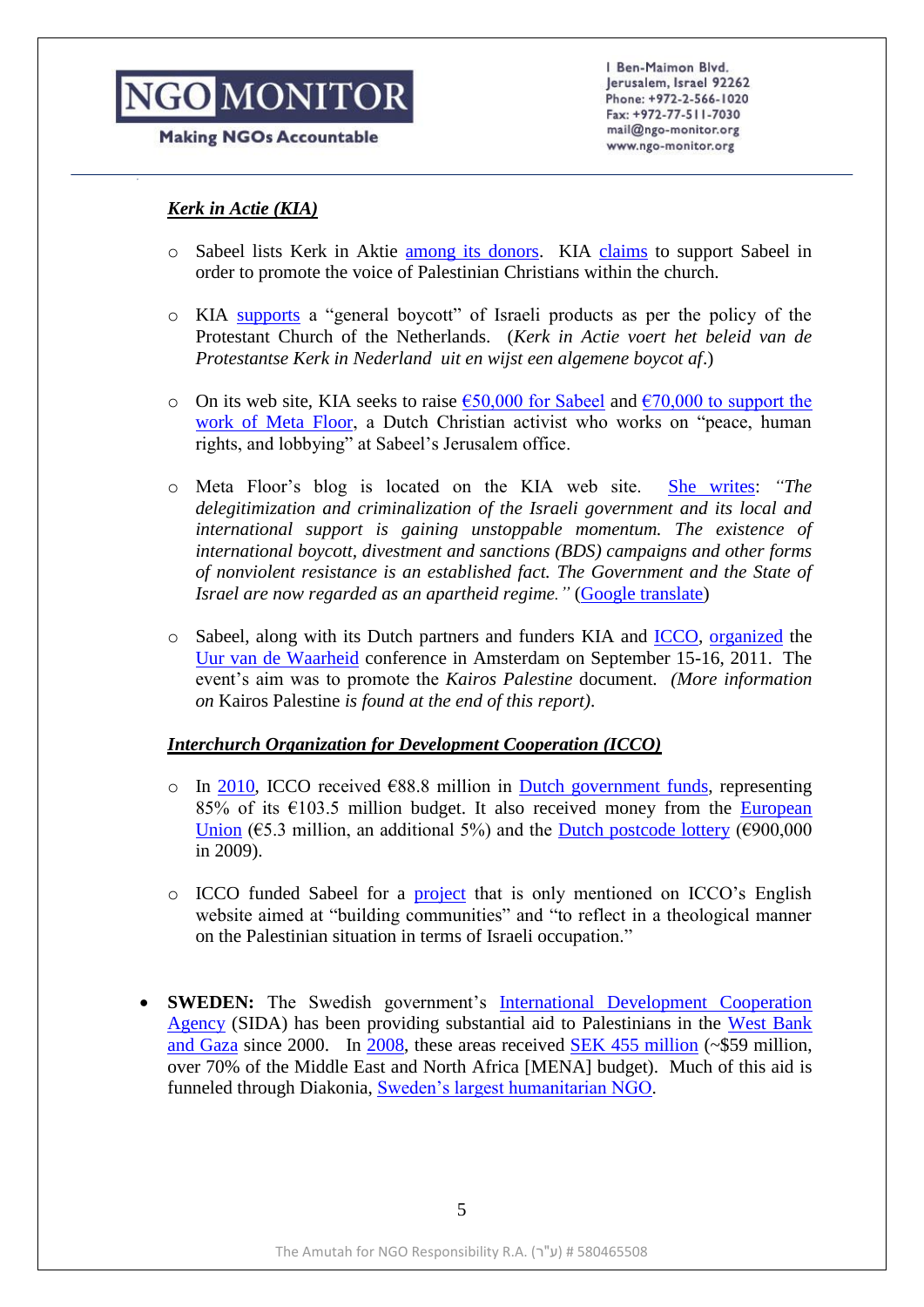#### **Making NGOs Accountable**

Ben-Maimon Blvd. Jerusalem, Israel 92262 Phone: +972-2-566-1020 Fax: +972-77-511-7030 mail@ngo-monitor.org www.ngo-monitor.org

#### *Diakonia*

- o [Diakonia:](http://www.ngo-monitor.org/article/diakonia) [founded](http://www.diakonia.se/sa/node.asp?node=498) in 1966 by five Swedish churches: the Alliance Mission, the Baptist Union, InterAct, the Methodist Church and Mission Covenant Church.
- o In 2008, Diakonia's [revenue](http://www.diakonia.se/documents/public/Annual_Reports/Annual_report_2008.pdf) exceeded SEK 367 million (~\$47.2 million), of which SEK 332 million came from the Swedish government's International Development Cooperation Agency [\(SIDA\)](http://www.sida.se/sida/jsp/sida.jsp?d=390&a=1073), SEK 10.5 million from the EU, and SEK 5 million from the Norwegian government.
- o Sabeel's website [states,](http://www.sabeel.org/pdfs/Cornerstone%2040final,%20Spring%202006.pdf) "Diakonia is closely associated with Sabeel" and credits this relationship for changing the direction of Swedish foreign policy toward Israel: *"Through its theological stance Sabeel has succeeded in establishing networks of Friends of Sabeel, for example, in the US, Britain, the Netherlands, Scandinavia, and Australia. Sweden, a country which was strongly pro-Zionist in the past, manifests strong support [for Sabeel's agenda]."*
- o SIDA (via Diakonia) also funded Sabeel's [Nakba Memory program](http://www2.sida.se/sida/jsp/sida.jsp?d=390&a=42140&pm) in 2008 "to commemorate the Nakba [Catastrophe] of 1948, examine the current struggles for freedom, equality, and identity, and confront the continuing problems of the 1948 refugees." And in 2011 Sabeel received [SEK 225,000](http://www2.sida.se/sida/jsp/sida.jsp?d=390&a=54927&pm) (\$32,390) from SIDA (via Diakonia) for its "Community Program," a four-month project.
- **CANADA:** The Canadian government's Canadian International Development Agency (CIDA) [provided \\$44.6 million](http://www.devp.org/sites/www.devp.org/files/documents/blog/devpeace_fact_sheet_march16.pdf) to the Catholic Organization for Development and Peace (Development et paix) for the five year period 2006 to 2011, some of which has been donated to Sabeel. [For the period 2011-2016,](http://www.devp.org/sites/www.devp.org/files/documents/blog/devpeace_fact_sheet_march16.pdf) CIDA granted Development and Peace \$14.5 million.
	- o In its 2011 annual report (Narrative Report 2011), Sabeel listed Development et paix (Development and Peace) as a donor without specifying the amount.
	- o According to its 2010-2011 Annual Report, Development and Peace granted \$180,000 to the "Palestinian Territories" without specifying the recipients.

#### **The Holy Land Trust**

The Holy Land Trust (HLT) is a signatory to the 2005 ["Palestinian Civil Society Call for](http://www.bdsmovement.net/call#Endorsed_by:)  [BDS"](http://www.bdsmovement.net/call#Endorsed_by:) and supports the *[Kairos Palestine](http://www.holylandtrust.org/index.php?option=com_content&task=view&id=489&Itemid=90)* document. Similar to Sabeel, HLT conducts [highly](http://www.holylandtrust.org/index.php?option=com_content&task=view&id=453&Itemid=304)  [politicized tours](http://www.holylandtrust.org/index.php?option=com_content&task=view&id=453&Itemid=304) to the region targeting [church leaders](http://www.sizers.org/wv-wca-tour.pdf) and the international community, claiming to provide "cross cultural and experimental learning opportunities in both Palestine and Israel." HLT's influence is felt in churches across the globe.

 HLT's executive director Sami Awad, speaking at the National Leadership Conference for the Vineyard Church in 2009, [told the audience](http://s3.amazonaws.com/churchplantmedia-cms/vineyardnorth/nlcrichnathan.mp3) (at 01:20:27 in the audio): "*We've actually done training in non-violence for Hamas leaders and other militant groups as well.* " Hamas is listed as a terrorist organization by the US State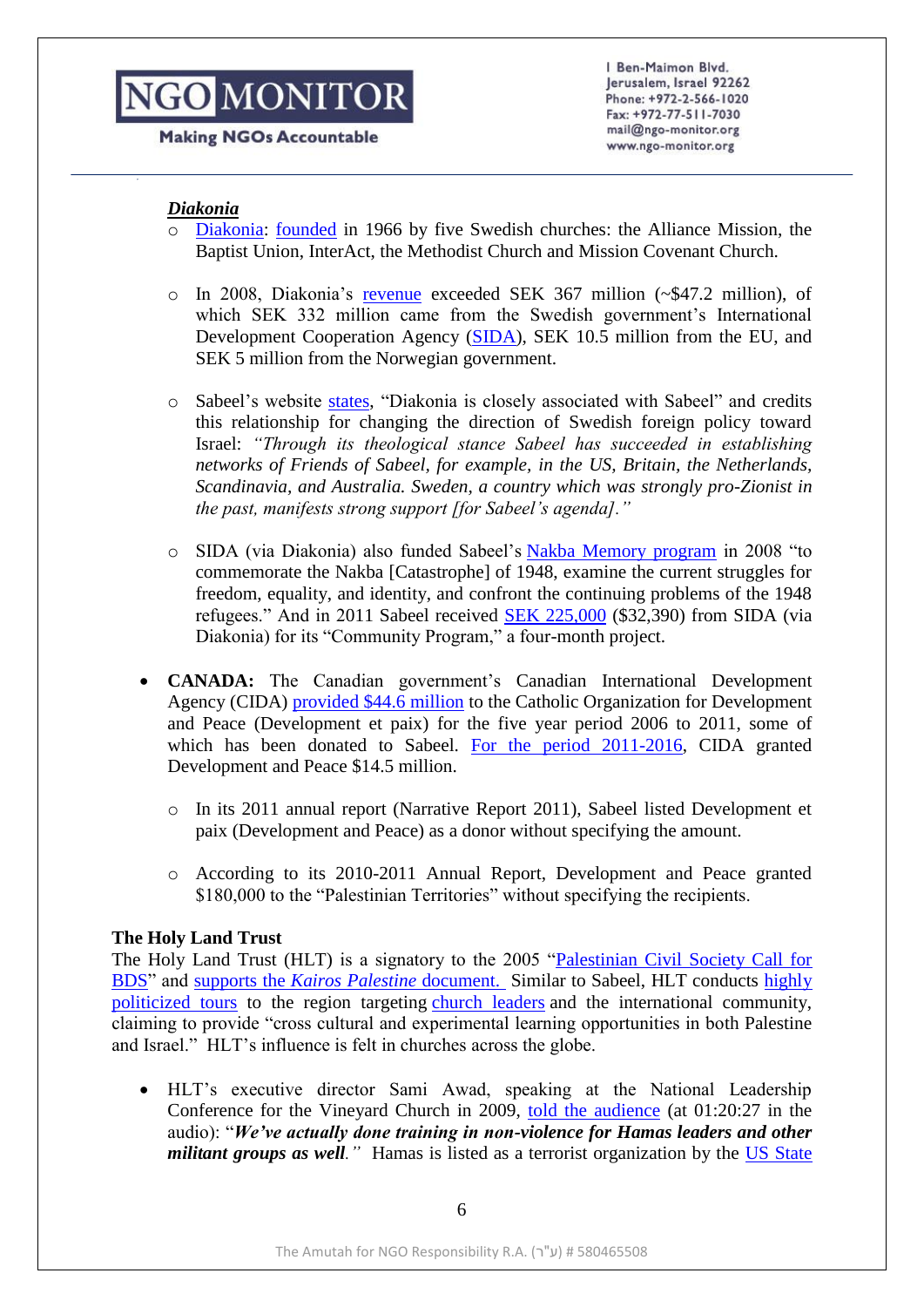**Making NGOs Accountable** 

Ben-Maimon Blvd. Jerusalem, Israel 92262 Phone: +972-2-566-1020 Fax: +972-77-511-7030 mail@ngo-monitor.org www.ngo-monitor.org

Department and the [EU.](http://eur-lex.europa.eu/LexUriServ/LexUriServ.do?uri=OJ:L:2009:023:0037:0042:EN:PDF) Further, the US Supreme Court upheld a law criminalizing material support for terror organizations. [\(Holder, Attorney General, et al. v.](http://www.supremecourt.gov/opinions/09pdf/08-1498.pdf)  [Humanitarian Law Project et al. 2010\)](http://www.supremecourt.gov/opinions/09pdf/08-1498.pdf). The law defines "material support" as including "any property, tangible or intangible, or service, including… training, expert advice or assistance…" See below for details of US government funding of HLT.

- HLT's list of "International Associates" on its ["Who We Work With"](http://www.holylandtrust.org/index.php?option=com_content&task=view&id=194&Itemid=147) page includes American Friends Service Committee, Amos Trust, Christian Volunteer Network, CordAid (Netherlands), [Ecumenical Accompaniment Programme in Palestine and](http://www.ngo-monitor.org/article/ecumenical_accompaniment_programme_in_palestine_and_israel_eappi_)  [Israel](http://www.ngo-monitor.org/article/ecumenical_accompaniment_programme_in_palestine_and_israel_eappi_) (EAPPI), Mennonite Central Committee.
- HLT produced a film called ["Little Town of Bethlehem,](http://ngo-monitor.org/article.php?id=3496)" a 77-minute documentary that tells the story "of three men of three different faiths and their lives in Israel and Palestine. The story explores each man's choice of nonviolent action amidst a culture of overwhelming violence." Using a façade of multiple viewpoints, however, the film actually presents a single narrative of Palestinian victimization and Israeli violence.
- [Screenings](http://littletownofbethlehem.org/screenings/screenings-map/) of this film have taken place in the US, Canada, Europe, India, Philippines and South Africa. Many of these screenings have been hosted by churches.
- HLT suggested in 2010 that its participants ["limit information"](http://www.holylandtrust.org/templates/tne/Orientation_Packet_2008.pdf) given to Israeli airport security and hide the reason for their visits. In May 2005 HLT [signed a petition](http://www.ngo-monitor.org/article.php?id=515) calling for the academic boycott of Israel. Also in 2005, an [HLT conference](http://www.opednews.com/articles/opedne_eileen_f_051231_eye_witness_report_f.htm) included NGOs such as [Sabeel,](http://www.ngo-monitor.org/article/sabeel_ecumenical_liberation_theology_center) and [Israeli Committee Against House Demolitions \(](http://www.ngo-monitor.org/article.php?id=75)ICAHD).

#### **Governments providing funds to Holy Land Trust:**

- **UNITED STATES:** The National Endowment for Democracy, mostly funded by the US Congress, granted the [Holy Land Trust](http://www.ngo-monitor.org/article/_little_town_of_bethlehem_film_holy_land_trust_s_anti_israel_activism_with_a_theological_backdrop) (HLT) \$124,300 [\(2009,](http://www.ned.org/publications/annual-reports/2009-annual-report/middle-east-and-north-africa/description-of-2009-gr-13) [2010,](http://www.ned.org/where-we-work/middle-east-and-northern-africa/west-bank-and-gaza-strip) 2012).
- **NETHERLANDS:** Cordaid (Catholic Organisation for Relief and Development) [received](http://www.minbuza.nl/dsresource?objectid=buzabeheer:47764&type=pdf) more than  $\epsilon$ 4 million from the Dutch government in 2009. Almost half,  $\epsilon$ 1.7 million, was spent in Israel and the PA. Despite a lack of transparency, NGO Monitor's research shows that the [Holy Land Trust](http://www.holylandtrust.org/index.php?option=com_content&task=view&id=194&Itemid=147) received Cordaid funding.
- **UNITED KINGDOM:** The British government granted to HLT ₤15,000 in 2010- 2011. The government's Middle East and North Africa Conflict Pool (MENA CP) provided ₤10,000, and ₤5000 was provided by the Bilateral Program Budget, managed through the British Embassy in Tel Aviv or Consulate in Jerusalem.
- **EUROPEAN UNION:** In 2009, the European Commission (EC) via the European Instrument for Democracy and Human Rights (EIDHR) granted  $\epsilon$  198,380 to HLT for the production of a TV Series on Human Rights (HR). In 2005, the EC via its Partnership for Peace Program granted  $\epsilon$ 156,543 to HLT for the "Empowering citizen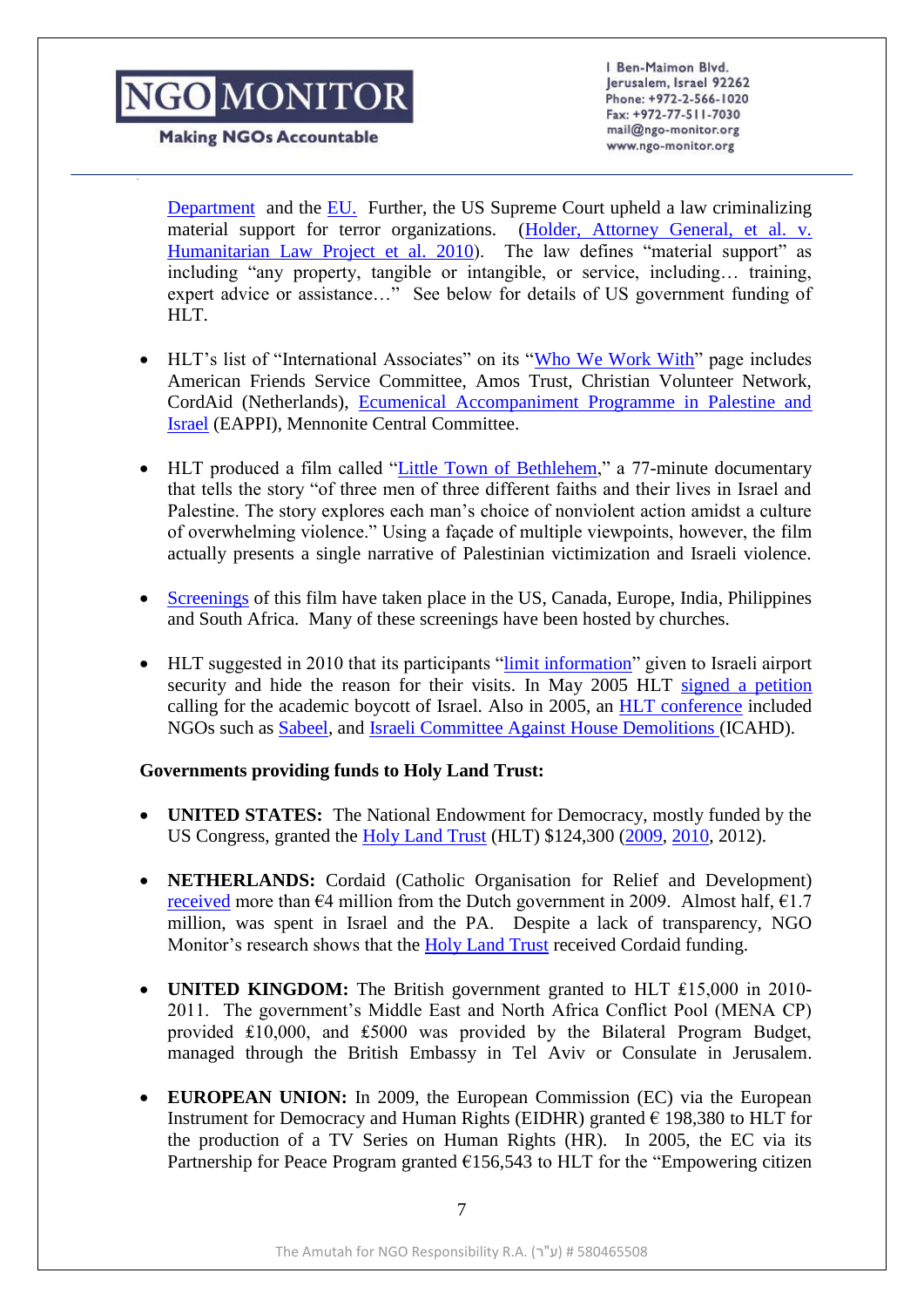**Making NGOs Accountable** 

Ben-Maimon Blvd. Jerusalem, Israel 92262 Phone: +972-2-566-1020 Fax: +972-77-511-7030 mail@ngo-monitor.org www.ngo-monitor.org

peace building" program whose purpose is to provide "training" in "nonviolence." According to news reports, participants [attended](http://english.pnn.ps/index.php?option=com_content&task=view&id=3923&Itemid=2) a "nonviolent Palestinian demonstration against the Wall and settlements."

#### **World Council of Churches (WCC)**

- The WCC plays a key role in mobilizing the church BDS effort globally. The WCC works closely with Sabeel and promotes Sabeel's Palestinian Liberation Theology.
- Sabeel's theological influence within the WCC is apparent. A Google search of the WCC website [for the keyword "Sabeel"](http://www.google.com/search?ie=utf-8&oe=utf-8&domains=oikoumene.org%3B+wcc-coe.org%3B+wcc-assembly.info&sitesearch=oikoumene.org&hl=en&q=palestine&sbtn=Go+!#hl=en&domains=oikoumene.org%3B+wcc-coe.org%3B+wcc-assembly.info&sclient=psy-ab&q=sabeel+site:oikoumene.org&oq=sabeel+site:oikoumene.org&aq=f&aqi=&aql=&gs_l=serp.3...246071.247207.0.248735.7.7.0.0.0.5.353.1668.0j2j4j1.7.0...0.0.Kh7gK-foSGk&pbx=1&bav=on.2,o) brings up 348 references. For instance:
	- o The Sabeel-authored liturgy *Contemporary Way of the Cross*, containing antisemitic deicide imagery, can be [downloaded from the WCC site.](http://www.oikoumene.org/fileadmin/files/wcc-main/documents/p3/worldweekforpeace/documents/SabeelWayofCross.pdf) This document's first "station" directly compares the "ethnically cleansed" Palestinian village of Lifta with the crucifixion of Jesus, and the Israeli government with those who condemned Jesus to death, implying the Jewish authorities depicted in the New Testament: *"Just as Jesus is condemned to die by the authorities to protect their own power, status and ideals so the Palestinians suffer as the result of the fear and ideology of the founders of the State of Israel."*
	- o In 2011 the WCC organized a [World Week for Peace in Palestine Israel](http://www.oikoumene.org/en/programmes/public-witness-addressing-power-affirming-peace/churches-in-the-middle-east/pief/world-week/events-from-previous-years/2011-events.html) in which Sabeel played a significant role in planning and leading events in numerous countries. In the 2009 program, Sabeel was named a ["a member of](http://www.oikoumene.org/fileadmin/files/wcc-main/documents/p3/worldweekforpeace/documents/2009invitation_en.pdf)  [the planning group.](http://www.oikoumene.org/fileadmin/files/wcc-main/documents/p3/worldweekforpeace/documents/2009invitation_en.pdf)" Sabeel was equally involved in this project in [2008,](http://www.oikoumene.org/ru/chto-my-delaem/public-witness-addressing-power-affirming-peace/churches-in-the-middle-east/pief/world-week/events-from-previous-years/2008.html) [2009,](http://www.oikoumene.org/en/programmes/public-witness-addressing-power-affirming-peace/churches-in-the-middle-east/pief/world-week/events-from-previous-years/2009.html) [2010.](http://www.oikoumene.org/en/programmes/public-witness-addressing-power-affirming-peace/churches-in-the-middle-east/pief/world-week/events-from-previous-years/2010-events-summary.html) For [2012,](http://www.oikoumene.org/fileadmin/files/wcc-main/documents/p3/worldweekforpeace/documents/Send_a_prayer_to_Palestinian_Christians_2012.pdf) Sabeel is also a central player.
- The [Ecumenical Accompaniment Programme in Palestine and Israel](http://www.ngo-monitor.org/article/ecumenical_accompaniment_programme_in_palestine_and_israel_eappi_) (EAPPI) was [founded by](http://www.eappi.org/en/about/overview.html) the WCC in February 2002. EAPPI is a ["wholly owned"](http://www.oikoumene.org/fileadmin/files/wcc-main/2012pdfs/FinancialReport2011.pdf) subsidiary of the WCC.
- EAPPI frequently uses inflammatory and demonizing rhetoric against Israel and engages in [boycotts, divestment and sanctions \(BDS\) campaigns.](http://www.ngo-monitor.org/article.php?id=86) It presents a onesided Palestinian narrative, [promotes](http://www.eappi.org/ru/novosti/soobshchenija-ochevidcev/r/article/4837/city-of-dreams.html) the ["right of return,](http://www.eappi.org/ar/news-events/eappi-news/news-wcc/sw/browse/5/article/4566/church-representatives-fr.html)" ignores terror attacks against Israelis, and blames Israel entirely for the conflict.
- EAPPI is an important resource for pro-Palestinian activists in various denominations worldwide as "sending organizations." [Some examples:](http://eappi.org/en/about/sending.html)
	- o **United States:** Evangelical Lutheran Church in America, United Methodist Church, Presbyterian Church USA, United Church of Christ, Christian Church (Disciples of Christ), Maryknoll Missioners, Episcopal Church, Church World Service, The National Council of the Churches of Christ in the USA.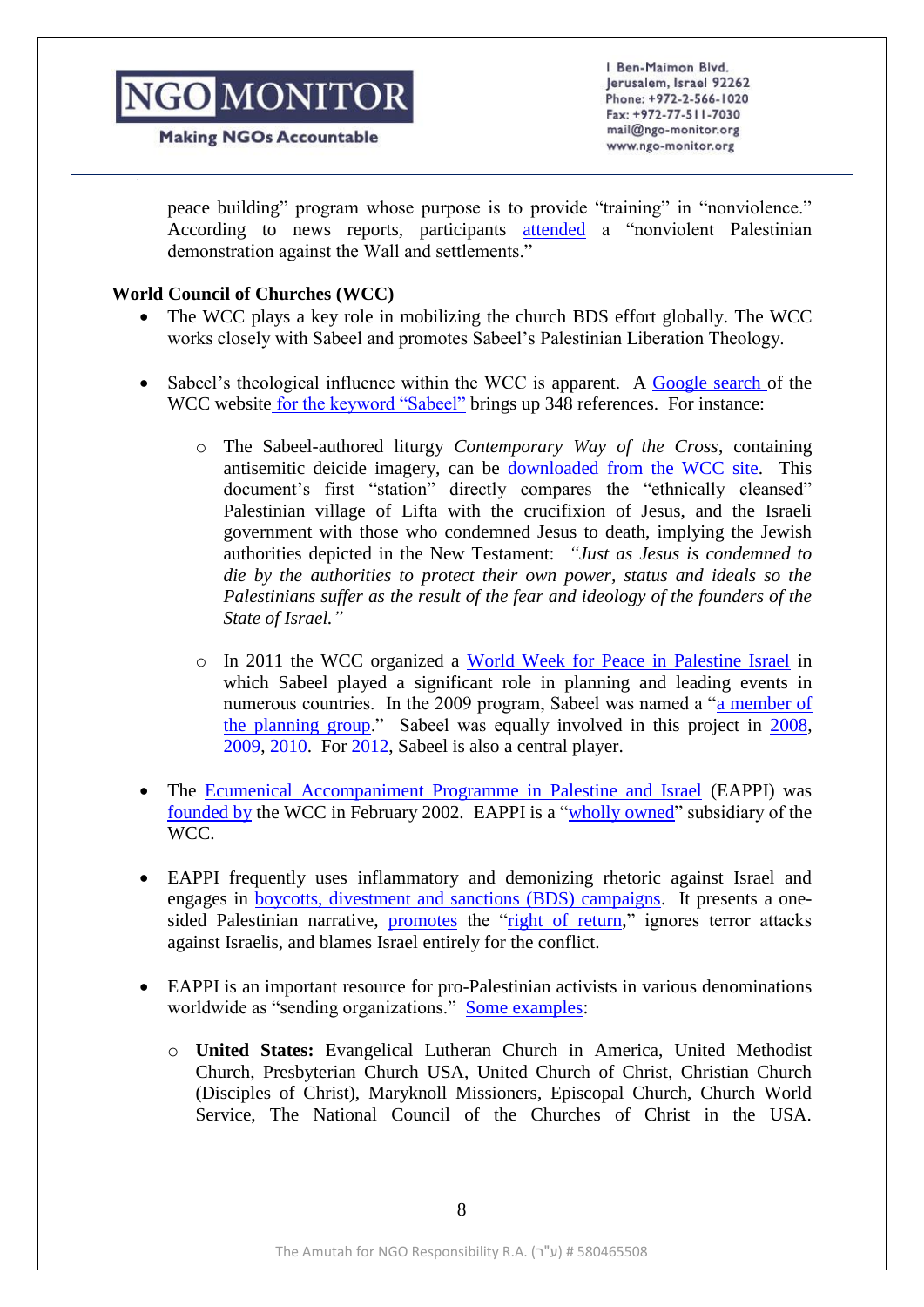**Making NGOs Accountable** 

Ben-Maimon Blvd. Jerusalem, Israel 92262 Phone: +972-2-566-1020 Fax: +972-77-511-7030 mail@ngo-monitor.org www.ngo-monitor.org

- o **UK and Ireland:** Quaker Peace and Social Witness, the Baptist Union of Great Britain, Catholic Agency for Overseas Development (CAFOD), Christian Aid, Churches Together in Britain and Ireland, the Church of Scotland, the Iona Community, the Methodist Church, Pax Christi UK, Trocaire, United Reformed Church, USPG.
- o **Norway:** Norwegian Church Aid, Church of Norway, YMCA, YWCA, Christian Council of Norway.
- o **Switzerland:** Peace Watch Switzerland, Federation of Swiss Protestant Churches, HEKS/EPER.
- EAPPI brings international volunteers to the West Bank "to experience life under occupation" and to ["provide protective presence to vulnerable communities.](http://www.eappi.org/)" Often, these activities instigate confrontations with Israeli settlers and the Israeli army.
- EAPPI partner [Christian Aid](http://www.christianaid.org.uk/whatwedo/middle-east/iopt.aspx) is heavily subsidized by the [Irish](http://www.ngo-monitor.org/article/ireland_government_funding_for_anti_israel_ngos) and [UK](http://www.ngo-monitor.org/data/images/File/ngomonitor_submission_parliamentary_ctteeOct122006.pdf) governments.
- EAPPI's core publication, ["Faith Under Occupation"](http://eappi.org/en/resources/eappi-publications.html?no_cache=1&cid=40788&did=23956&sechash=2710dac9) is jointly published with WCC and the Jerusalem Inter-Church Centre (2012). It places sole blame on Israel for the difficulties faced by Christians in the Holy Land. It also seeks to "disprove" what it calls "unfounded Israeli and Christian Zionist propaganda that Palestinian Christians are depopulating due to Muslim fundamentalism in Palestinian society" (page 10).
- The document suggests that "for more information on actions that you can take to work towards ending the occupation and realizing a just peace, we recommend that you refer to **Dr. Mazin Qumsiyeh's** '50 Ways to Act for Peace with Justice.'"
- **Dr. Mazin Qumseyeh** is a Palestinian Christian living in the West Bank. He is a researcher and instructor at three Palestinian universities who speaks frequently on behalf of [Sabeel.](http://www.ngo-monitor.org/article/sabeel_ecumenical_liberation_theology_center) He was the [opening speaker at Sabeel's 8](http://www.sabeel.org/datadir/en-events/ev167/files/Programme%202011%20Conference%20final%2020jan..pdf)<sup>th</sup> International Conference [in 2011](http://www.sabeel.org/datadir/en-events/ev167/files/Programme%202011%20Conference%20final%2020jan..pdf) and is a recommended speaker on the website of [Friends of Sabeel North](http://fosna.org/content/speakers)  [America.](http://fosna.org/content/speakers) He often uses antisemitic tropes:
	- o writing about the "**[Zionist controlled mainstream media](http://qumsiyeh.org/palestinediary/)**" and how ["the](http://qumsiyeh.org/rightsblog2010/)  **Zionist controlled media** [does not dare publish reality.](http://qumsiyeh.org/rightsblog2010/).. The popular resistance is all but ignored by the self delusional right wing **Zionists and their managed media outlets**" (emphasis added)
	- o [claiming](http://qumsiyeh.org/rightsblog2010/) that Israeli Jews "**have developed fear of gentiles to paranoia levels**" and asking "Why will there not be a US foreign policy that benefits US population? **Is it because certain Jews make money out of the tribalism that is Zionism**?" (emphasis added)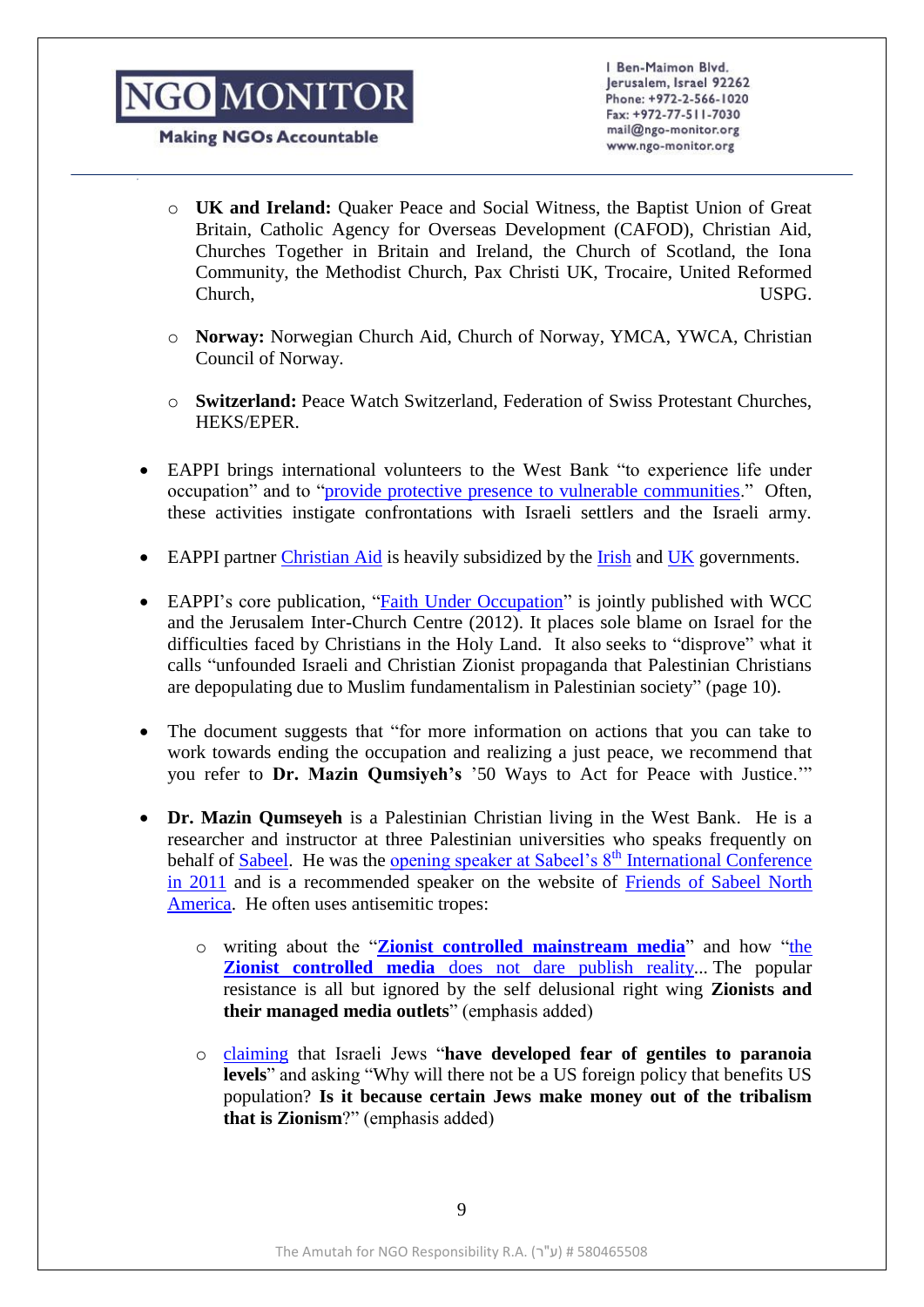**Making NGOs Accountable** 

Ben-Maimon Blvd. Jerusalem, Israel 92262 Phone: +972-2-566-1020 Fax: +972-77-511-7030 mail@ngo-monitor.org www.ngo-monitor.org

- o engaging [in Holocaust-denial](http://qumsiyeh.org/rightsblog2010/) when he writes "in 'democratic' Europe there are countries were you can examine and challenge any historical event except the **Zionist version of WWII history**." (emphasis added)
- o asserting [that NATO](http://www.qumsiyeh.org/apalestinianamericanviewofnatostrategypaper/) is under Zionist control when it "**follow(s) the script prepared for them in Tel Aviv**" and that NATO's definition of "terrorism" is the one promoted by "**the Zionist media** around the West (that Islam is the cause)." (emphasis added)

#### **Governmental funding of the World Council of Churches**

The WCC is the recipient of governmental funding, both indirectly via various church aid organizations, and directly from the Norwegian and Canadian governments.

#### **WCC Financial Reports [2010](http://www.oikoumene.org/fileadmin/files/wcc-main/2011pdfs/financialreport2010.pdf) and [2011](http://www.oikoumene.org/fileadmin/files/wcc-main/2012pdfs/FinancialReport2011.pdf)**

| <b>Contributor</b>                                  | 2010<br>Amount in Swiss francs<br>(CHF) | 2011<br><b>Amount in Swiss francs</b><br>(CHF) |
|-----------------------------------------------------|-----------------------------------------|------------------------------------------------|
| Indirect government funding to WCC                  |                                         |                                                |
| Christian Aid (UK)                                  | 361,839                                 | 224,957                                        |
| Cordaid (Netherlands)                               | 2,551                                   | 0                                              |
| DanChurchAid (Denmark)                              | 213,488                                 | 199,540                                        |
| FinnChurchAid (Finland)                             | 685,691                                 | 638,209                                        |
| <b>ICCO</b> (Netherlands)                           | 2,814,770                               | 837,050                                        |
| Kerk in Actie (Netherlands)                         | 664,567                                 | 753,458                                        |
| Norwegian Church Aid (Norway)                       | 691,934                                 | 598,581                                        |
| Direct government funding to WCC                    |                                         |                                                |
| Norwegian Ministry of Foreign<br><b>Affairs</b>     | 160,075                                 | 0                                              |
| CIDA - Canadian International<br>Development Agency | 110,815                                 | 278,743                                        |
| <b>TOTAL</b>                                        | 5,705,730                               | 3,530,538                                      |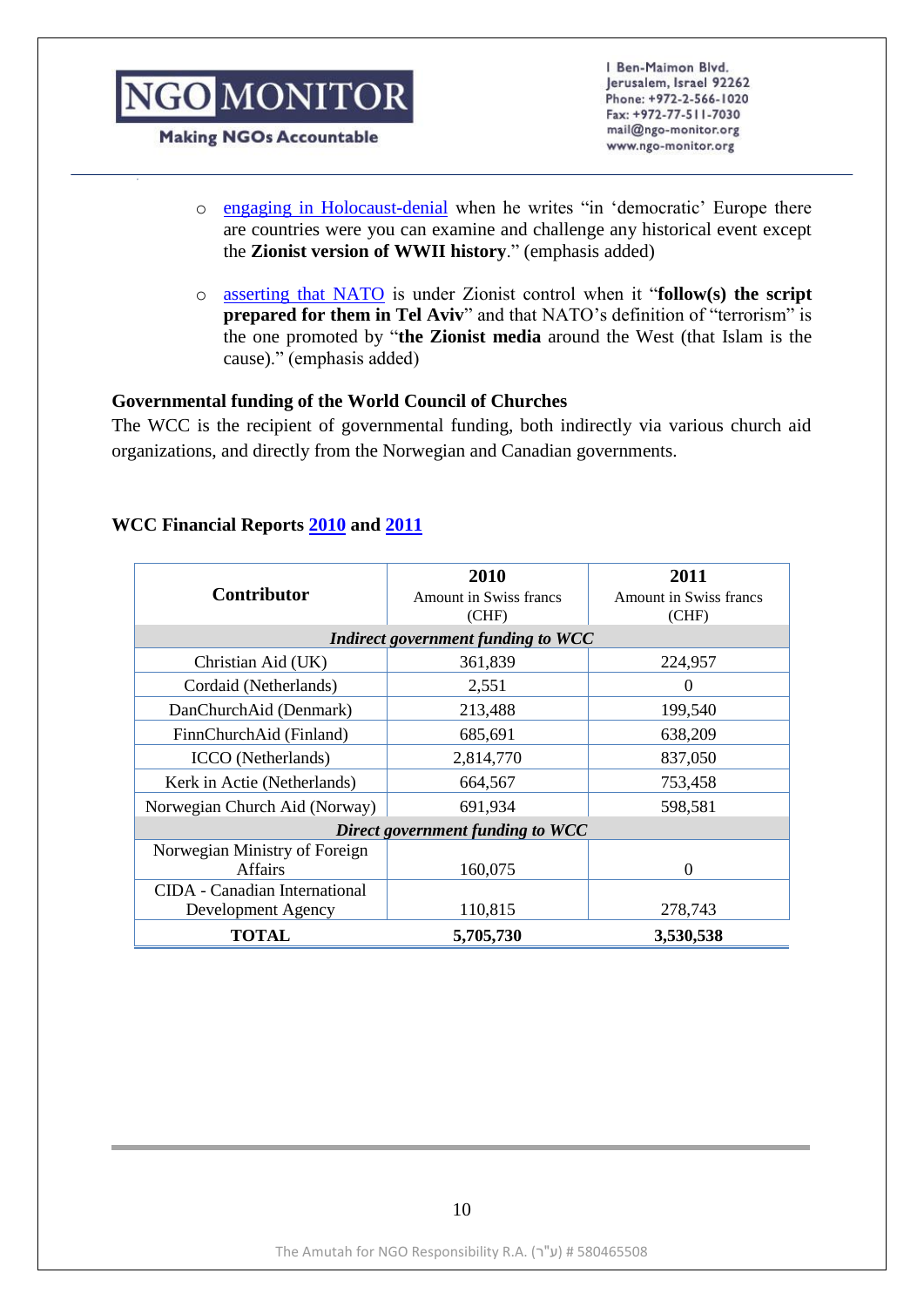**Making NGOs Accountable** 

Ben-Maimon Blvd. Jerusalem, Israel 92262 Phone: +972-2-566-1020 Fax: +972-77-511-7030 mail@ngo-monitor.org www.ngo-monitor.org

#### **The Boycott, Divestment and Sanctions Movement (BDS):**

- The BDS campaign has its origins in the NGO Forum of the UN's [2001 World](http://ngo-monitor.org/article/ngo_forum_at_durban_conference_)  [Conference Against Racism in Durban](http://ngo-monitor.org/article/ngo_forum_at_durban_conference_) where some 1,500 NGOs united to adopt a political war plan against Israel. Their [final declaration,](http://academic.udayton.edu/race/06hrights/WCAR2001/NGOFORUM/) using demonizing language designed to delegitimize Israel, declares "*Israel as a racist, apartheid state in which Israel's brand of apartheid as a crime against humanity*," calls for the "*launch of an international anti-Israeli apartheid movement*," and for the "*complete and total isolation of Israel*."
- This is the "Durban strategy" of which BDS is a main component. From this foundation, anti-Israel groups expanded their efforts to promote economic and cultural boycotts of Israel (2002), particularly the call for a [boycott of Israeli](http://www.ngo-monitor.org/article/factsheet_palestinian_campaign_for_the_academic_and_cultural_boycott_of_israel_pacbi_)  [academic institutions](http://www.ngo-monitor.org/article/factsheet_palestinian_campaign_for_the_academic_and_cultural_boycott_of_israel_pacbi_) (2003).
- Among the [accredited NGOs at the Durban NGO Forum](http://www.icare.to/list%20of%20accredited%20NGO%20representatives%20at%20the%202001%20WCAR.pdf) were a number of mainline Christian denominations that in the next decade would become proponents of the Durban strategy (World Council of Churches, Quakers), funders (Cordaid and Diakonia) and targets for co-optation by proponents of the Durban strategy (Presbyterian Church (USA), United Methodist Church, Episcopal Church, United Church of Christ, etc.)
- In July 2005, a number of Palestinian groups issued the "Palestinian United Call for [BDS against Israel,](http://www.bdsmovement.net/call)" further expanding the radius of these activities and increasing the resources devoted to this form of political warfare.
- Some key BDS supporters are clear about their movement's goals:
	- o **Dr. Norman Finkelstein**, a BDS supporter, [critiqued the BDS movement](http://www.youtube.com/watch?v=ASIBGSSw4lI) for being "dishonest" about their goals, saying, *"We have to be honest, and I loathe the disingenuousness. They [BDS] don't want Israel… And they think they're very clever because they know the result of implementing all three [demands] is what? What's the result? You know and I know, what's the result? There's no Israel."* (emphasis added)
	- o **Dr. As'ad AbuKhalil**, a Northern California BDS campaigner, [responded to](http://english.al-akhbar.com/blogs/angry-corner/critique-norman-finkelstein-bds)  [Finkelstein in Al Akhbar:](http://english.al-akhbar.com/blogs/angry-corner/critique-norman-finkelstein-bds) *"Finkelstein rightly asks whether the real aim of BDS is to bring down the state of Israel. Here, I agree with him that it is. That should be stated as an unambiguous goal. There should not be any equivocation on the subject. Justice and freedom for the Palestinians are incompatible with the existence of the state of Israel."* (emphasis added)
	- o *"BDS does mean the end of the Jewish state… Ending the occupation doesn't mean anything if it doesn't mean upending the Jewish state itself." [\(Ahmed Moor,](http://mondoweiss.net/2010/04/bds-is-a-long-term-project-with-radically-transformative-potential.html) leading U.S. BDS activist)* (emphasis added)